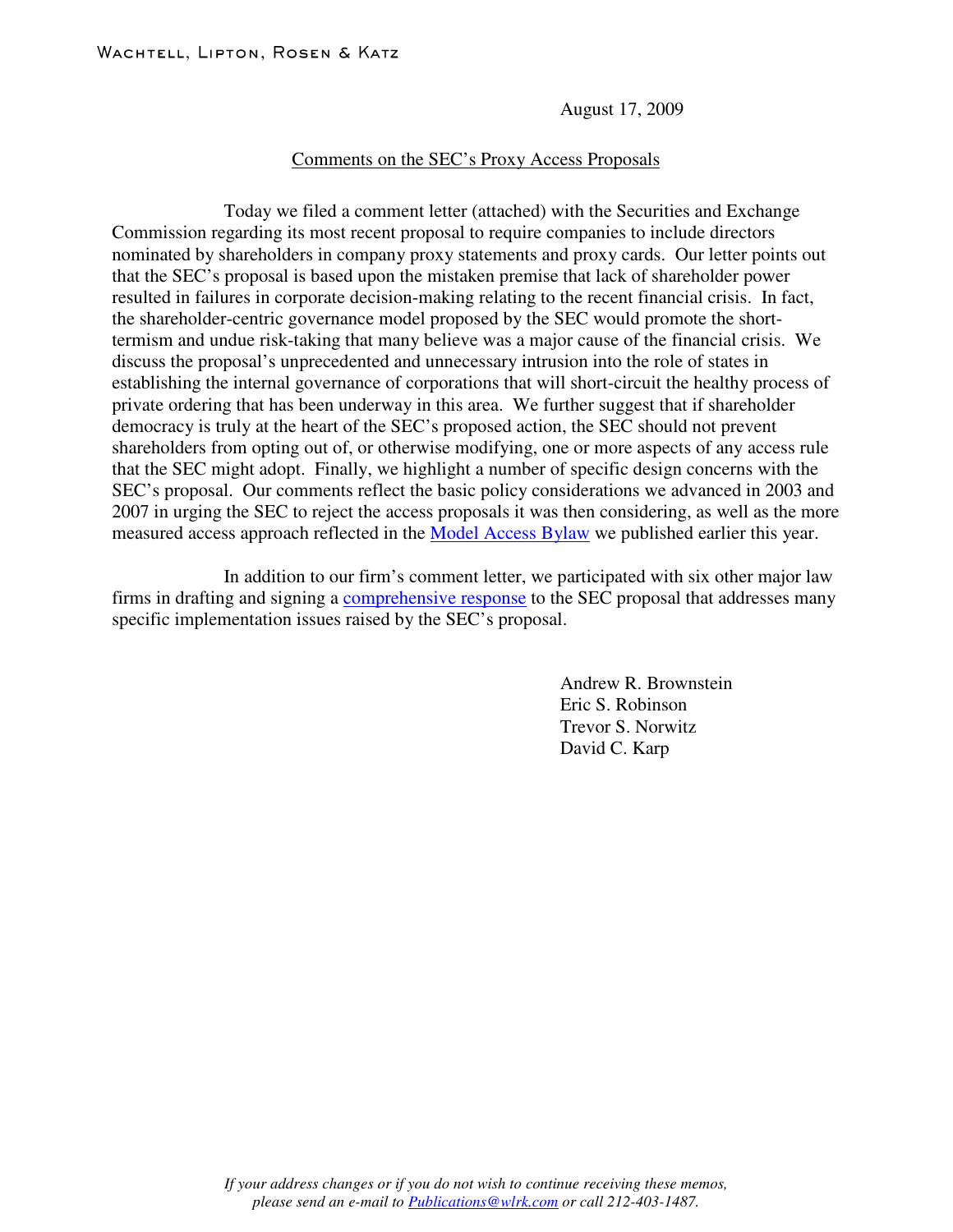## Wachtell, Lipton, Rosen & Katz

5 1 WEST 52 ND STREET NEW YORK, N.Y. 10019 -6150 TELEPHONE: (212) 403 - 1000 FACSIMILE: (212) 403 - 2000

> GEORGE A. KATZ (1965-1989) JAMES H. FOGELSON (1967-1991)

#### OF COUNSEL

PETER C. CANELLOS MICHAEL W. SCHWARTZ THEODORE GEWERTZ ELLIOTT V. STEIN THEODORE A. LEVINE ALLAN A. MARTIN AMY R. WOLF ROBERT B. MAZUR

WILLIAM T. ALLEN L. LEONARD M. ROSEN

COUNSEL

PAMELA EHRENKRANZ J. AUSTIN LYONS ELAINE P. GOLIN HOLLY M. STRUTT

MICHELE J. ALEXANDER PAULA N. GORDON<br>LOUIS J. BARASH NANCY B. GREENB NANCY B. GREENBAUM<br>MAURA R. GROSSMAN DIANNA CHEN MAURA R. GROSSMAN ANDREW J.H. CHEUNG IAN L. LEVIN

DAVID M. MURPHY JEFFREY M. WINTNER TREVOR S. NORWITZ BEN M. GERMANA ANDREW J. NUSSBAUM RACHELLE SILVERBERG DAVID C. BRYAN STEVEN A. COHEN GAVIN D. SOLOTAR DEBORAH L. PAUL DAVID C. KARP RICHARD K. KIM JOSHUA R. CAMMAKER MARK GORDON JOSEPH D. LARSON LAWRENCE S. MAKOW JEANNEMARIE O'BRIEN WAYNE M. CARLIN JAMES COLE, JR. STEPHEN R. DiPRIMA NICHOLAS G. DEMMO IGOR KIRMAN

JONATHAN M. MOSES T. EIKO STANGE DAVID A. SCHWARTZ JOHN F. LYNCH WILLIAM SAVITT ERIC M. ROSOF MARTIN J.E. ARMS<br>GREGORY E. OSTLING DAVID B. ANDERS ADAM J. SHAPIRO NELSON O. FITTS JEREMY L. GOLDSTEIN JOSHUA M. HOLMES DAVID E. SHAPIRO DAMIAN G. DIDDEN ANTE VUCIC IAN BOCZKO MATTHEW M. GUEST DAVID E. KAHAN DAVID K. LAM

#### August 17, 2009

Ms. Elizabeth M. Murphy **Secretary** Securities and Exchange Commission 100 F Street, NE Washington, DC 20549-1090

STEPHEN G. GELLMAN STEVEN A. ROSENBLUM PAMELA S. SEYMON STEPHANIE J. SELIGMAN ERIC S. ROBINSON JOHN F. SAVARESE SCOTT K. CHARLES ANDREW C. HOUSTON PHILIP MINDLIN DAVID S. NEILL JODI J. SCHWARTZ ADAM O. EMMERICH CRAIG M. WASSERMAN GEORGE T. CONWAY III RALPH M. LEVENE RICHARD G. MASON DOUGLAS K. MAYER MICHAEL J. SEGAL DAVID M. SILK ROBIN PANOVKA DAVID A. KATZ ILENE KNABLE GOTTS

### RE: Comments on Release No. 33-9046; 34-60089; IC-28765; File No. S-7-10-09

Dear Ms. Murphy:

MARTIN LIPTON HERBERT M. WACHTELL BERNARD W. NUSSBAUM RICHARD D. KATCHER LAWRENCE B. PEDOWITZ PAUL VIZCARRONDO, JR. PETER C. HEIN HAROLD S. NOVIKOFF DAVID M. EINHORN<br>KENNETH B. FORREST MEYER G. KOPLOW THEODORE N. MIRVIS EDWARD D. HERLIHY DANIEL A. NEFF ERIC M. ROTH

WARREN R. STERN ANDREW R. BROWNSTEIN MICHAEL H. BYOWITZ PAUL K. ROWE MARC WOLINSKY DAVID GRUENSTEIN PATRICIA A. VLAHAKIS

> We are pleased to submit the following comments with respect to the proposals of the Securities and Exchange Commission (the "Commission") to amend the federal proxy rules published in the Commission's Release Nos. 33-9046; 34-60089; IC-28765 (the "Release"). Our Firm has a long-time interest in corporate governance matters and has previously commented with respect to the Commission's proposals on proxy access in 2003 and 2007.

Because of the scope of the proposals in the Release, the complexity of the many detailed issues raised and their far-reaching implications, we joined together with a number of other law firms to present a comprehensive response to the Release that addresses many of the specific questions raised.<sup>1</sup> In this letter, we limit our comments to a select number of fundamental questions posed in the Release:

<sup>&</sup>lt;sup>1</sup> See Letter of Cravath, Swaine & Moore LLP, Davis Polk & Wardwell LLP, Latham & Watkins, LLP, Simpson Thacher & Bartlett LLP, Skadden, Arps, Slate, Meagher & Flom LLP, Sullivan & Cromwell LLP and Wachtell, Lipton, Rosen & Katz, dated August 17, 2009. We also concur with the comments submitted by Joseph A. Grundfest. *See* Letter from Joseph A. Grundfest, The William A. Franke Professor of Law and Business, and Co-Director, Rock Center on Corporate Governance, to Elizabeth M. Murphy, Secretary, U.S. Securities and Exchange Commission (July 24, 2009) (available at http://www.sec.gov/comments/s7-10-09/s71009-64.pdf).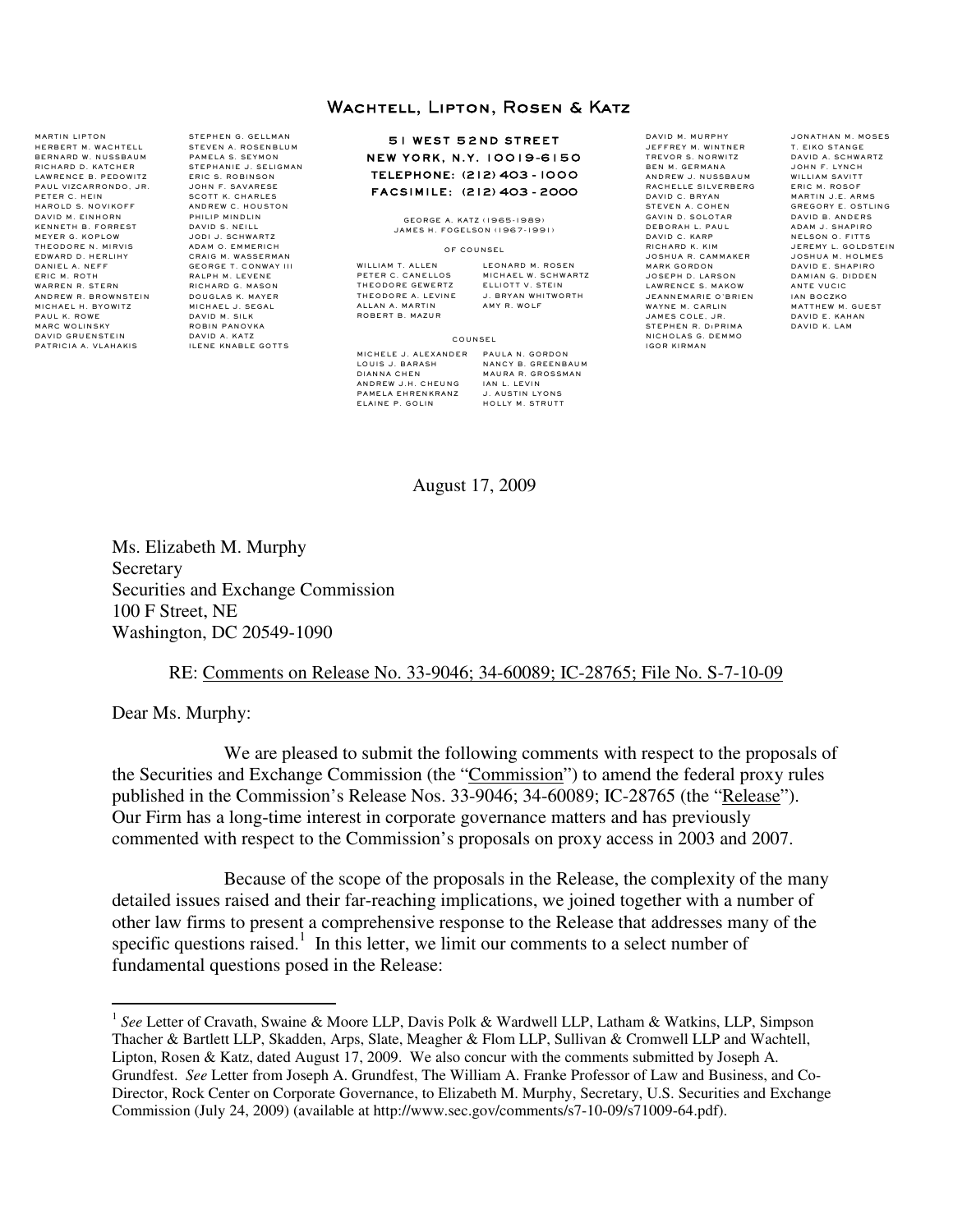- In Part I, we examine the rationale for this far-reaching change. We respectfully disagree with the Commission's assumption that the recent financial crisis was caused by insensitivity of boards to shareholder concerns. While the causes of the crisis are undoubtedly complex, there can be no dispute that major contributing factors were excessive risk-taking and leverage, and an undue emphasis on short-term results—ills that would be exacerbated by changes that give activist shareholders even more power to direct corporate behavior.
- In Part II, we explain why shareholder access, if it is to be pursued, is best accomplished through private ordering by companies under enabling state law. If the Commission decides to pursue shareholder access, it should adopt the proposed amendments to Rule 14a-8 to facilitate private ordering, but not adopt Rule 14a-11, which would preempt private ordering.<sup>2</sup> Moreover, even if the Commission considers it appropriate to continue exploring the merits of a federal mandate of the type set forth in proposed Rule 14a-11, we do not believe it would be reasonable to attempt to rush such a fundamental rulemaking to have it apply for the 2010 proxy season, given the scope and complexity of the issues raised and the dramatic impact this will have on our public corporations and national economy.
- In Part III, we address one of the Commission's most important questions regarding proposed Rule 14a-11: whether shareholders should be permitted to opt out of the rule or make changes that would narrow the access right. If the Commission chooses to adopt Rule 14a-11, it is vital that it be a default standard that each company may tailor or opt-out from based on its unique circumstances. It would be an ironic policy error for the Commission to adopt a shareholder access mandate that negates shareholder choice.
- In Part IV, we address a select number of the Commission's questions regarding the design of proposed Rule 14a-11. We submit that the proposed ownership eligibility criteria are too low, that a "largest shareholder" rather than "first-in" prioritization method should be used and that protections against abuse of the regime for takeovers should be enhanced.

In its Release, the Commission observed that shareholder access to the proxy is a "significant change," and that it is therefore "appropriate to take an incremental approach as a first step." We also note the Commission's emphasis in the Release on "removing impediments" and "unnecessary obstacles" to the ability of shareholders to exercise their rights under state law. We urge the Commission to bear in mind the wisdom of incrementalism and the value of private ordering under state law as it considers how best to advance its stated objectives.

<sup>2</sup> We strongly echo the views of Commissioner Paredes. *See* Troy A. Paredes, SEC Comm'r, Remarks at Conference on Shareholder Rights, the 2009 Proxy Season, and the Impact of Shareholder Activism (June 23, 2009) (hereinafter "Paredes").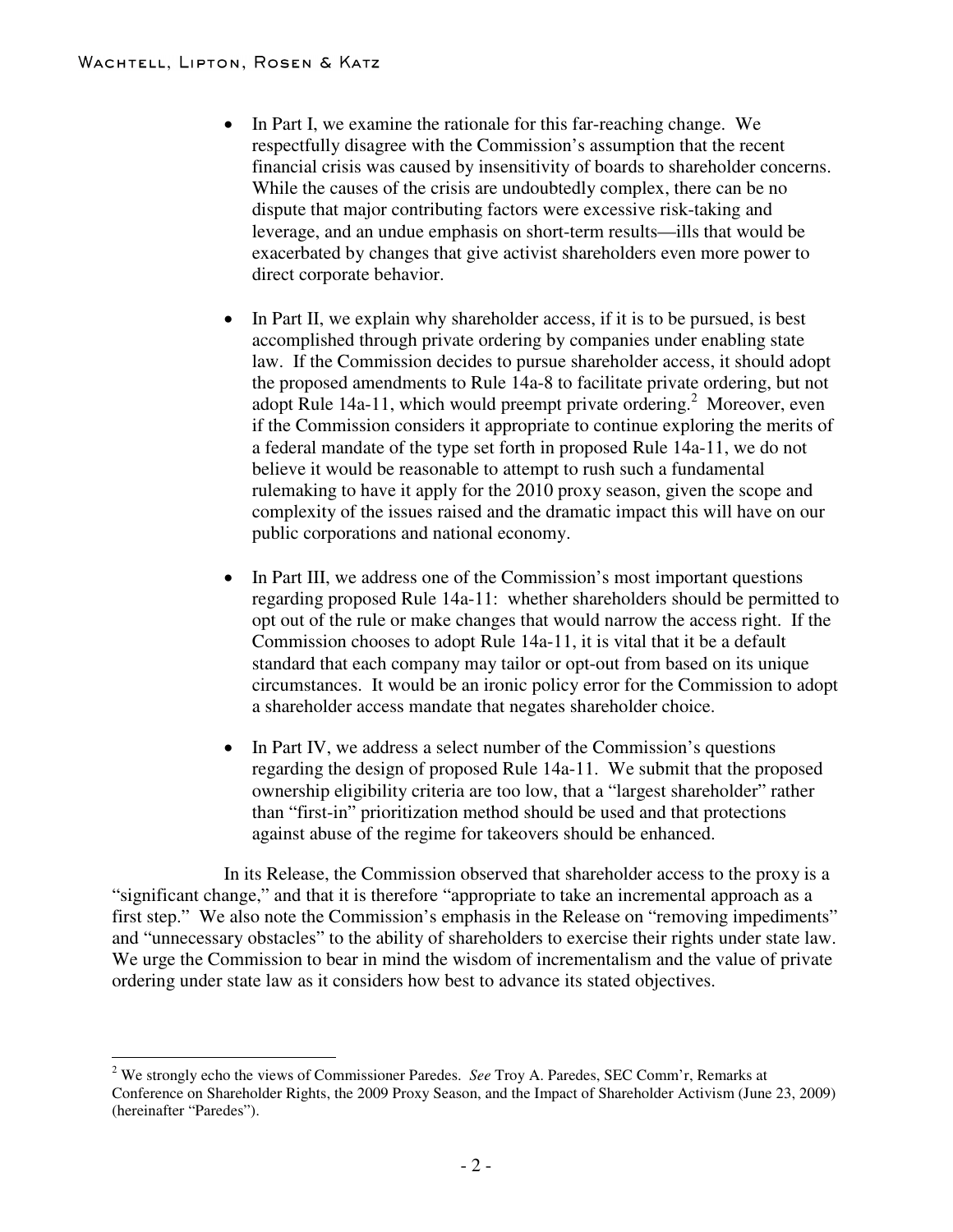# **I. Does the Commission need to facilitate shareholder director nominations or remove impediments to help make the proxy process better reflect the rights a shareholder would have at a shareholder meeting (A.1.)?**

No. The Release argues that proxy access is needed because directors of American companies are insufficiently accountable to shareholders—citing the financial crisis as evidence and noting the differences between American corporate governance rules and their foreign counterparts. The Release does not, however, offer any support for the purported link between the financial crisis, or any other malady affecting the economy or corporate performance, and shareholder access to company proxy statements. The evidence supports the opposite conclusion: shareholder power has grown substantially in recent years and has more often been applied to increase, rather than decrease, systemic risk.

## A. Shareholder Power Is Already Highly Concentrated and Activism Widespread

The recent financial crisis is not a valid basis for the Commission's proposed changes. If anything, this crisis suggests a need to moderate shareholder pressure on corporate decision-making. The Release states that "the proxy process has become the primary way for shareholders to learn about the matters to be decided by the shareholders and to make their views known to company management,"<sup>3</sup> that each other method of influencing corporate action "has drawbacks that limit its effectiveness,"<sup>4</sup> and that the "chief complaint from shareholders about the existing options is the high cost involved in mounting a proxy contest.<sup>55</sup> The impression is one of diffuse shareholders rendered impotent by the federal proxy apparatus, bereft of a meaningful voice in corporate affairs. The reality is quite different.

Institutions hold over 75% of America's largest companies. <sup>6</sup> These institutions have access to senior corporate executives. They can also easily coordinate their activities, diminishing collective action concerns. In particular, indirect coordination through proxy advisory firms has become prevalent, with many large shareholding institutions actually or effectively outsourcing their voting decisions to unregulated proxy advisory firms, creating large blocks of votes. The cost of mounting a proxy contest is well within reach for these shareholders; indeed, such contests have recently been waged at an increasing rate.<sup>7</sup> Costs have also become less of a hurdle given the SEC's e-proxy rules and recent state legislation authorizing adoption of corporate bylaws to require the reimbursement of shareholder expenses incurred in election campaigns. 8

 $3$  Facilitating Shareholder Director Nominations, 74 Fed. Reg. 29,024, 29,025 (proposed June 10, 2009) (to be codified at 17 C.F.R.).

<sup>&</sup>lt;sup>4</sup> *Id*. at 29,028.<br><sup>5</sup> *Id.*<br><sup>6</sup> CAROLYN KAY BRANCATO & STEPHAN RABIMOV, THE 2008 INSTITUTIONAL INVESTMENT REPORT: TRENDS IN INSTITUTIONAL INVESTOR ASSETS AND EQUITY OWNERSHIP OF U.S. CORPORATIONS (Sept. 2008) (showing institutional investor ownership in the largest 1,000 U.S. corporations has risen to "an unprecedented 76.4 percent of corporations by year-end 2007"). <sup>7</sup> *Proxy Fight Trend Analysis, 2001-Present*, www.SharkRepellent.net, *data retrieved* June 29, 2009; *see also* John

Laide & Jim Mallea, *2008 Year End Review: New Highs Set for Unsolicited M&A and Proxy Fights* (Jan. 23, 2009), https://www.sharkrepellent.net/pub/rs\_20090122.html. <sup>8</sup> *See, e.g.*, DEL. CODE ANN. tit. 8, § <sup>113</sup> (2009).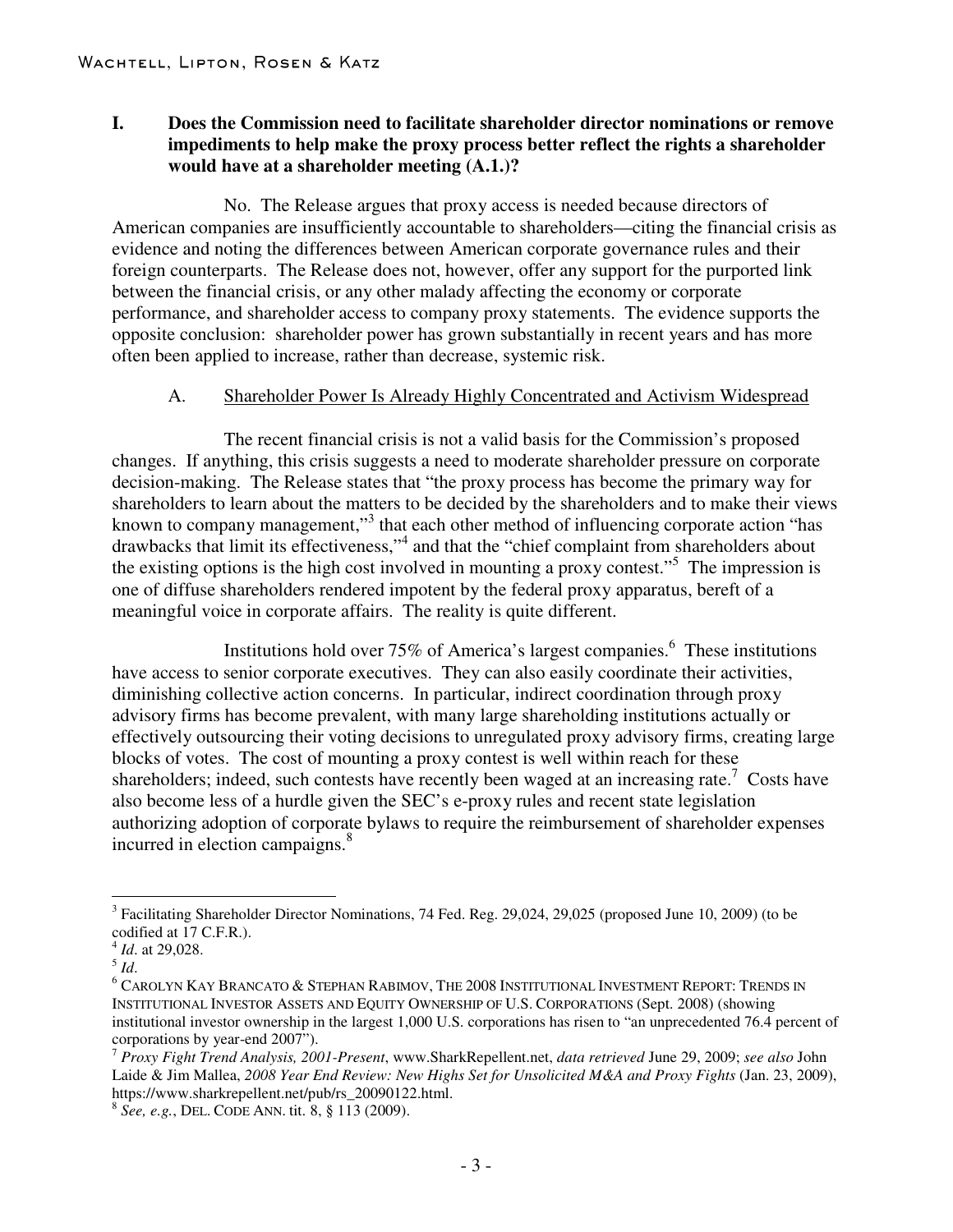Heightened shareholder power is not merely hypothetical. In the post-Sarbanes-Oxley world, shareholders have become extremely effective agents for corporate change. The percentage of S&P 500 companies with classified boards declined from over 60% in 2002 to 34% in 2008, the percentage with rights plans declined from 60% to 22% in the same period, the percentage providing shareholders with the right to call special meetings rose from 41% in 2002 to 46% in 2009, and the percentage with majority voting in place rose from virtually zero several years ago to over half today. <sup>9</sup> Changes such as the elimination of discretionary voting for directors by brokers of uninstructed shares at the NYSE,<sup>10</sup> and the SEC's recent decision to allow insurgents to list each other's short-slate candidates on their proxy cards,  $11$  will increase shareholder power further. Moreover, a recent study reported that "it is no longer unusual for determined shareholder activists to obtain representation on the boards of targeted companies. In fact, during the four-year period covered by the study, dissidents were able to gain representation at approximately 75% of the companies targeted."<sup>12</sup> Strikingly, the study found that, when dissidents won a board seat, they generally did so through negotiating with the board rather than by winning an election contest.<sup>13</sup> Shareholders have reshaped the governance landscape in the past decade and possess effective avenues to secure board representation when desired.

It is clear that shareholders have exercised substantial influence in recent years; but it is far less clear whether that influence has been beneficial for the companies in question or the economy as a whole. A major contributor to the severity of the financial crisis was excessive risk-taking and widespread over-leverage.<sup>14</sup> Because leverage increases both potential equity

 $^{9}$  Takeover Defense Trend Analysis, 2001-Present, www.SharkRepellent.net, data retrieved July 26, 2009.<br><sup>10</sup> See NYSE, Inc., Proposed Rule Change to Amend NYSE Rule 452 to Eliminate Broker Discretionary Voting (Feb. 26, 2009), *available at* http://www.sec.gov/rules/sro/nyse/2009/34-59464.pdf. <sup>11</sup> *See* San Antonio Fire & Police Pension Fund v. Amylin Pharm., No. 4446-VCL, <sup>2009</sup> WL <sup>1337150</sup> (Del. Ch.

May 12, 2009); Icahn Assocs. Corp., SEC No-Action Letter, 2009 WL 861554 (Mar. 30, 2009); Eastbourne Capital,

L.L.C., SEC No-Action Letter, 2009 WL 1143160 (Mar. 30, 2009).<br><sup>12</sup> PROXY GOVERNANCE INC., EFFECTIVENESS OF HYBRID BOARDS 4 (2009), *available at*<br>http://www.irrcinstitute.org/pdf/IRRC\_05\_09\_EffectiveHybridBoards.pdf.

<sup>&</sup>lt;sup>13</sup> *Id.* at 13 ("More than three times as many contests which produced hybrid boards were resolved via settlements (76%) as were resolved via shareholder votes (24%).")

<sup>&</sup>lt;sup>14</sup> See, e.g., Richard A. Posner, A FAILURE OF CAPITALISM 322 ("[N]o single bank, in the highly competitive financial-intermediation industry, could justify to its shareholders reducing its risk-taking (for example by reducing its leverage), and therefore its return on equity . . . "). *See also The Administration's Proposal to Modernize the* Financial Regulatory System: Hearing on the Oversight of TARP Before the S. Comm. on Banking, Housing, and *Urban Affairs*, 111th Cong. 2 (2009) (statement of Timothy Geithner, Sec'y, U.S. Dep't of the Treasury) (discussing the contribution of the lack of "adequate constraints on leverage" to the financial crisis); H. OF COMMONS TREASURY COMM., BANKING CRISIS: DEALING WITH THE FAILURE OF THE U.K. BANKS, 2008-9, H.C. 416, at 38 (stating that in the U.K., "the financial sector has significantly increased its leverage over the last two decades, and those firms that showed the greatest appetite for rapid growth, particularly in the last five years, through leverage are amongst the heaviest casualties. Increased debt simply led to increased risk."); Adrian Cho, *Leverage: The Root of All Financial Turmoil*, 324 SCI. 452-53 (while "it may seem obvious that massive leverage leads to trouble," leverage is in fact the essential cause of the recent economic meltdown); Scott Patterson, *What's Really Needed: Leverage Scorecard*, WALL ST. J., June 19, 2009, at M1 (describing leverage as a cause of "the recent turmoil"); Alan S. Blinder, *Six Errors on the Path to the Financial Crisis*, N.Y. TIMES, Jan. 25, 2009, at BU7 (discussing "sky-high leverage" as one of six basic causes of the financial crisis); Eric Wasserstrom, *On the Financial Crisis: It's Not Just Weak Oversight*, N.Y. TIMES, Sept. 17, 2008 (discussing leverage as one of the three critical issues facing regulators in the wake of the crisis); John Geanakoplos, *Solving the Present Crisis and Managing the Leverage Cycle* (describing the financial crisis as "the acute crisis stage of a leverage cycle"), http://cowles.econ.yale.edu/~gean/crisis/solvingpresent-crisis.pdf.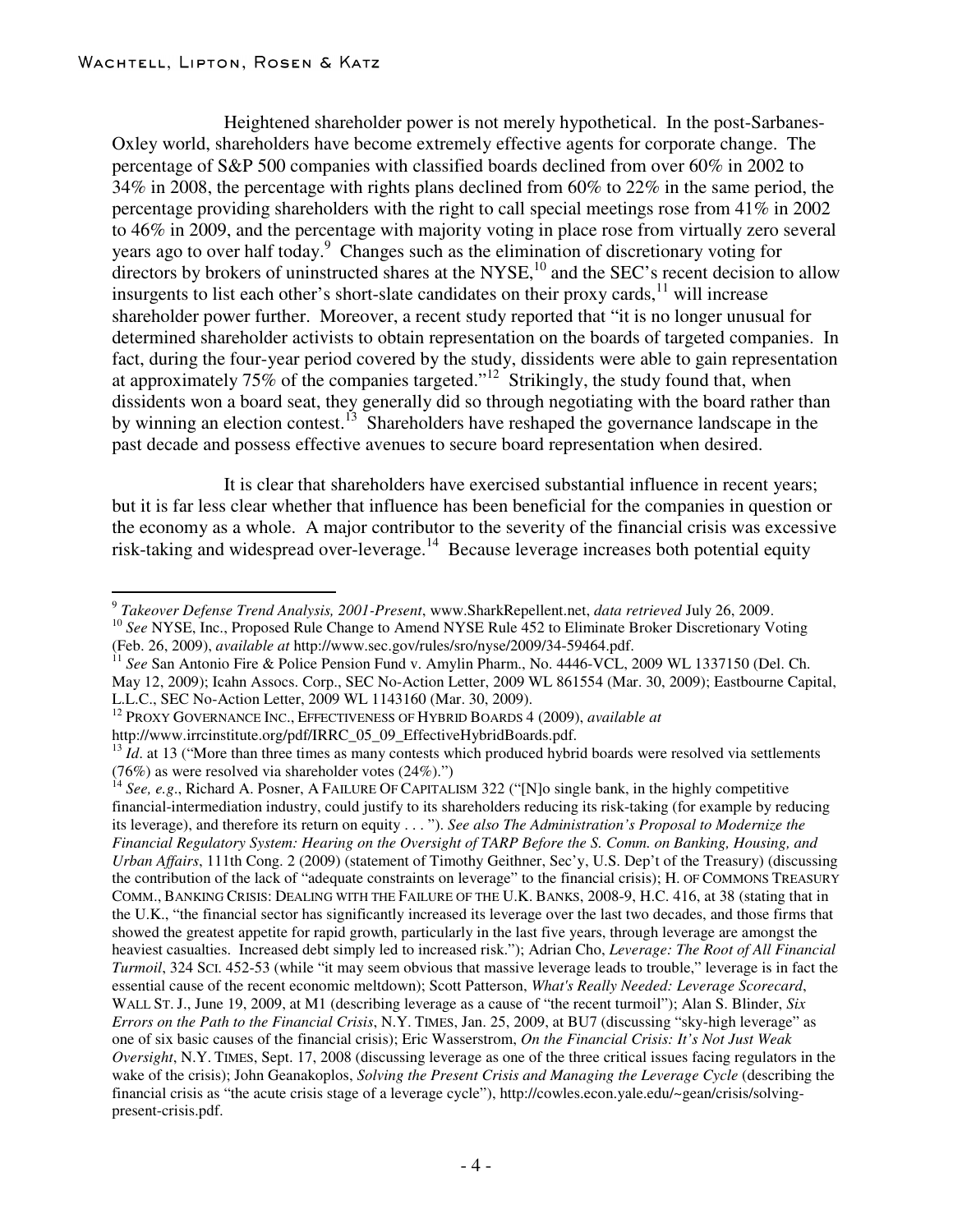returns and bankruptcy risk, shareholders (who can easily and inexpensively diversify their investment across many companies) tend to prefer that companies incur more leverage than do directors or managers (whose position and reputation are closely linked to the success or failure of a particular company). Contrary to the thrust of the Release, if this crisis should teach us anything about the relationship between boards of directors and shareholders, it is that shareholders already exert too much pressure on board decisions.

The activist agenda is often narrow, e.g., consisting of demands that a company buy back shares, declare extraordinary dividends, or initiate a sale process.<sup>15</sup> Boards under activist pressure may become unduly focused on such matters, sometimes to the detriment of traditional board considerations such as long-term strategy, investment and corporate health. In many cases, activist shareholders use their power to press a generic financial agenda while disregarding the effect on other corporate constituents and failing adequately to consider (or in some cases to understand) company-specific issues and challenges.<sup>16</sup> Indeed, a recent study has found that so-called "hybrid boards," which are formed when activist shareholders place directors on a board, perform no better than boards without such dissident directors.<sup>17</sup>

It is also noteworthy that foreign countries that have a shareholder access regime did not avoid the financial crisis. Consider the United Kingdom and Japan, each of which allow investors access to company proxy statements to nominate board candidates.<sup>18</sup> In 2008, while the United States stock market lost 33.8% of its value,<sup>19</sup> the Japanese market declined by  $42\%^{20}$ and the British market declined by  $31\%$ .<sup>21</sup> According to a report by the United Kingdom House of Commons Treasury Committee (the "Committee"), one of the principal causes of the financial crisis in the U.K. was excessive risk taking and leverage—behaviors that were often encouraged, not restrained, by shareholders.<sup>22</sup> Royal Bank of Scotland, whose former chief executive reportedly pursued "the sort of highly leveraged banking that shareholders, institutional

<sup>&</sup>lt;sup>15</sup> An analysis based on S&P data concluded that companies in the S&P 500 incurred \$1.78 trillion in indebtedness for the purpose of repurchasing shares between 2004 and 2008—an amount that is greater than the total recognized losses of the global banking crisis. ROBERT W. THOMPSON, SHARE REPURCHASES: MAKING CORPORATE AMERICA

SUBPRIME <sup>3</sup> (May 2009), http://www.advantuscapital.com/adv/pdf/ShareRepurchase.pdf. <sup>16</sup> <sup>A</sup> study by Standard & Poor's showed that only one in four companies that repurchased shares over an 18-month period outperformed the index during that time. STANDARD & POOR'S, HOW REWARDING IS CORPORATE SHARE REPURCHASE ACTIVITY? 3 (Oct. 2007).

<sup>&</sup>lt;sup>17</sup> See PROXY GOVERNANCE INC., *supra* note 12, at 38-39. <sup>18</sup> Under the U.K. Companies Act, investors can nominate candidates at an annual meeting if they collectively own at least five percent of a company's share capital or are part of a group of at least 100 shareholders who each hold stakes worth 100 pounds (\$146) or more. In Japan, shareholders who own at least one percent of a company's capital or 300 share units for six months may propose business for a corporate agenda, including nominating board candidates or seeking the removal of directors. Broc Romanek & Dave Lynn, *SEC Proposes Shareholder Access* Again: Third Time's a Charm?, May 21, 2009, http://www.thecorporatecounsel.net/blog/archive/002090.html.<br><sup>19</sup> Year-End Timeline – 4<sup>th</sup> Quarter, WALL ST. J., Jan. 2, 2009, at R12.<br><sup>20</sup> For Global Stocks, It's Too Little,

<sup>2008-9,</sup> H.C. 416, at 3 ("The culture within parts of British banking has increasingly been one of risk taking leading to the meltdown that we have witnessed. Bankers have made an astonishing mess of the financial system."). In a separate report, the House of Commons Treasury Committee stated that it "found that some shareholder engagement had encouraged increased leverage and the pursuit of more rapid growth." H. OF COMMONS TREASURY COMM., BANKING CRISIS: REFORMING CORPORATE GOVERNANCE AND PAY IN THE CITY," 2008-9, H.C. 519, at 61.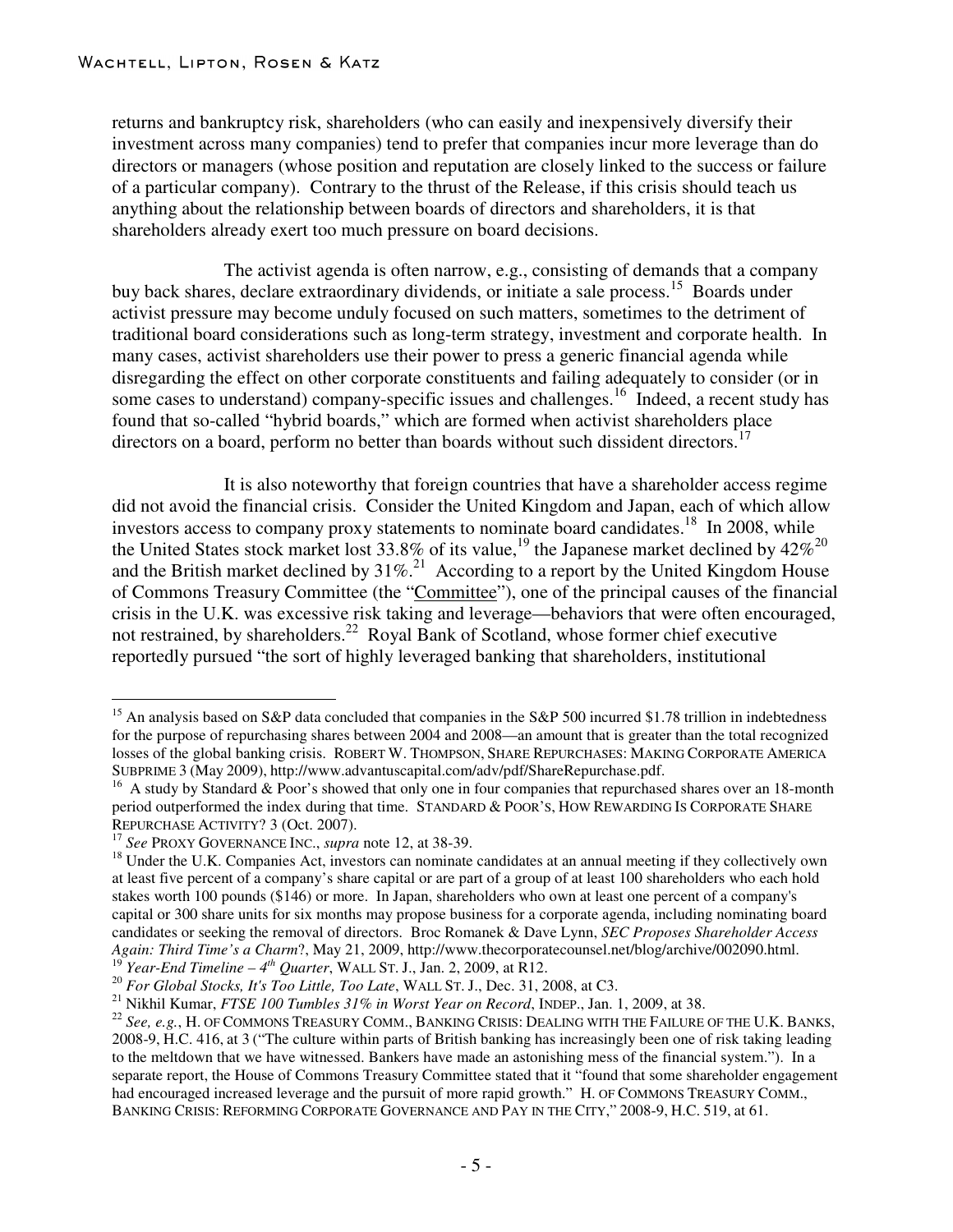investors, and regulators all cheered on,"<sup>23</sup> nearly collapsed and is now owned by the U.K. government. Northern Rock, which the Committee found to have pursued a "high-risk, reckless business strategy [with a] reliance on short- and medium- term financing,"<sup>24</sup> has also been nationalized after near collapse. Despite having a board of directors comprised primarily of representatives of its controlling shareholders, KBC Bank of Belgium has received over \$40 billion from the Belgian government to recover from "disastrous mortgage bets that its financial engineers and traders made when times were good."<sup>25</sup> These examples demonstrate that a shareholder right to nominate directors does not prevent and may sometimes encourage the behavior that led to the financial crisis.

Moreover, proxy access is only one of many dimensions along which corporate governance systems differ. The Commission should not casually seek to adopt one particular overseas governance standard, such as proxy access, without taking into account other aspects of corporate governance, such as the fact that U.S. directors on average face shareholders for reelection more frequently that many of their overseas counterparts. Experts have noted that "U.S. corporations fall at the short end of th[e] spectrum" of length of a director's term of office, as compared to companies based in other countries.<sup>26</sup> While directors of American companies are usually elected for one-year terms (or, in the case of staggered boards, up to three-year terms, in general), the directors of German and French companies, for example, may be elected for terms of up to five or six years respectively.<sup>27</sup> In comparing the accountability of U.S. boards to that of their foreign counterparts, one must consider the totality of the legal and institutional structure—and on this basis, U.S. shareholders have ample power as compared to their foreign counterparts.

# B. Proxy Access Has the Potential to Cause Real Harm

As we have noted in past comment letters,<sup>28</sup> proxy access poses serious risks to the smooth functioning of companies, including:

> Significant Distraction. The increased number of election contests would distract management and impose a significant cost on companies and the economy. An election contest is a tremendously disruptive event, consuming management attention and corporate resources. Consider that in 2008,

<sup>&</sup>lt;sup>23</sup> Peter Gumbel, *Saving Britain's Broken Bank*, 159 FORTUNE 10 (May 11, 2009).<br><sup>24</sup> H. OF COMMONS TREASURY COMM., THE RUN ON THE ROCK, 2007-8, H.C. 56-I, at 19.<br><sup>25</sup> Landon Thomas Jr., *Bank Woes Deepening in Europe*,

<sup>&</sup>lt;sup>27</sup> See, e.g., France Telecom, Report of Foreign Private Issuer (Form 6-K), at 200 (Apr. 14, 2009) (thirteen of fifteen current board members serving five-year terms on board of French corporation); Dassault Systemes, Registration of Securities of Foreign Private Issuers (Form 20-F), at 52 (May 29, 2007) (members serve six-year terms on board of French corporation); EDAP TMS, Registration of Securities of Foreign Private Issuers (Form 20-F), at 52 (Mar. 31, 2009) (members serve six-year terms on board of French corporation); Deutsche Bank Aktiengesellschaft, Registration of Securities of Foreign Private Issuers (Form 20-F), at 109 (Mar. 24, 2009) (members serve five-year terms on board of German corporation); *see also* De Beers, Governance, http://www.debeersgroup.com/en/Inside-

<sup>&</sup>lt;sup>28</sup> Please refer to our comment letters of June 11, 2003, November 14, 2003 and September 19, 2007.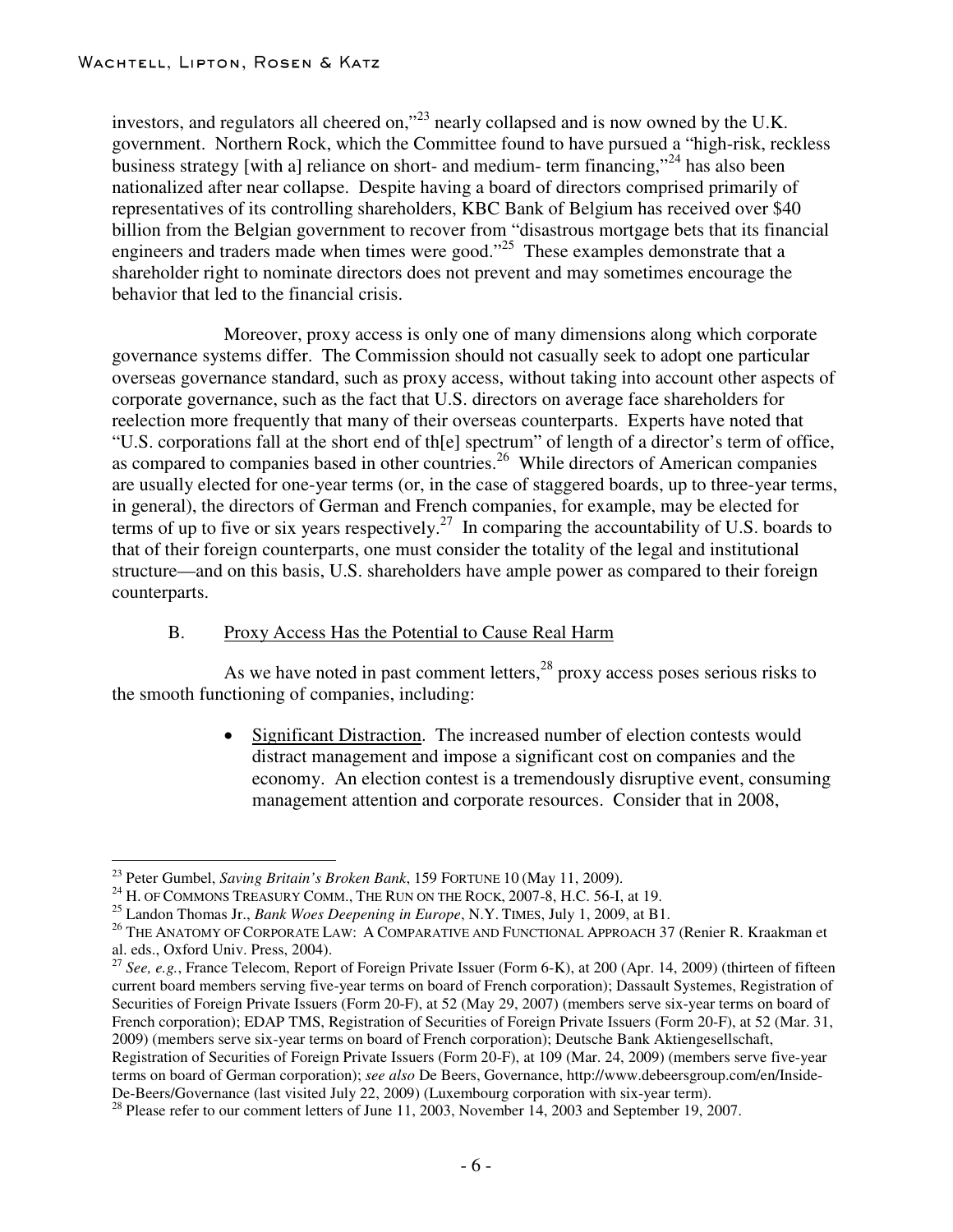shareholders presented 1,141 proposals to companies at annual meetings.<sup>29</sup> If shareholders were permitted to run election contests with the same ease, the cumulative disruption and diversion would be significant and harmful.

- Board Balkanization. Shareholder access to the corporate proxy would facilitate the election of special interest directors.<sup>30</sup> Electing directors who view themselves as representing shareholder activists, unions, social activists or some other subset of the shareholder population would balkanize boards. A board works best when it works as a unified whole, without camps or factions and without internal divisions.
- Discouraging Board Service by Good Directors. It will become more difficult to recruit qualified directors to serve. The cumulative impact of corporate governance reforms and increased fear of liability is already making it harder to recruit top directors. Increasing the number of election contests will only exacerbate this problem.

More generally, shareholder access to the company's proxy materials conflicts with the board-centric approach to governance that has been the engine of economic growth and job creation in the United States for generations. A centralized decision-making body is important for efficient, nimble, well-informed corporate governance. Governance by shareholders—who have varied interests, an absence of fiduciary duties and less companyspecific or insider knowledge—would be comparatively ineffective.<sup>31</sup> Directors mediate the diverse and potentially self-serving interests of shareholders, <sup>32</sup> and also use their business judgment to consider the interests of other important corporate constituencies, and it is important that boards be sufficiently autonomous from the short-term pressures of any one constituency in order to fulfill this role.

# **II. Would adoption of only the proposed amendment to Rule 14a-8(i)(8) and the related disclosure requirements meet the Commission's stated objectives (A.10)?**

Yes. Assuming the Commission intends to act, it should simply facilitate private ordering and avoid preemptive mandates.

For over a century, states have been responsible for the development of laws relating to the internal affairs of business enterprises. This structure has allowed for comparison across jurisdictions, experimentation, and gradual evolution of business law in state legislatures and courts, some of which have developed substantial expertise with respect to specialized

<sup>&</sup>lt;sup>29</sup> RiskMetrics, *data retrieved* July 27, 2009.<br><sup>30</sup> *See* Paredes, *supra* note 2 ("[S]pecial interest directors may have goals that compete with maximizing firm value, putting such directors at odds with the best interests of shareholders.").<br><sup>31</sup> *See* KENNETH J. ARROW, THE LIMITS OF ORGANIZATION 68-69 (1974) ("Under conditions of widely dispersed

information and the need for speed in decisions, authoritative control at the tactical level is essential for success."); Paredes, *supra* note 2 ("As a practical matter, public company shareholders are not well-positioned to run the enterprises in which they invest.").

<sup>&</sup>lt;sup>32</sup> See generally Iman Anabtawi, *Some Skepticism About Increasing Shareholder Power*, 53 UCLA L. REV. 561, 564 (2006) (discussing the importance of vesting primary control in directors to respond to "the need for mediating the various and often conflicting interests of shareholders themselves").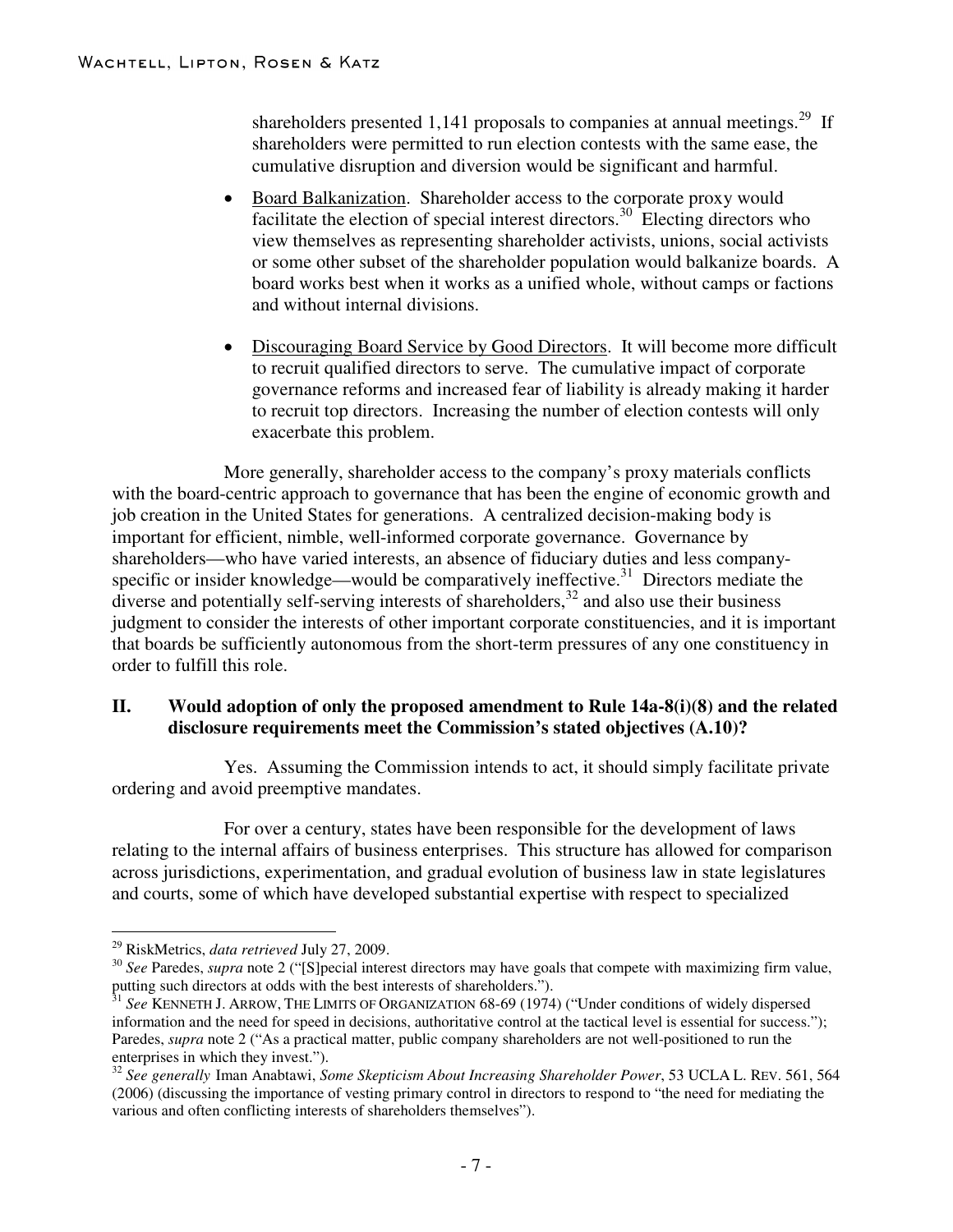governance and business issues. The process by which directors are nominated and elected lies squarely within the states' purview, and the proposed rule change would mark an abrupt and fundamental departure from the deep-rooted system of corporate lawmaking in America. Such a departure might be warranted if there were evidence of passivity at the state level or a demonstrable need for a uniform federal standard. But neither is the case. There has been a great deal of state legislative and other regulatory reform related to corporate elections in recent years, and, as we noted above, the corporate governance practices of companies are changing very rapidly.

The case of majority voting is an instructive example. Only a few years ago, majority voting was in place at few if any companies and was not contemplated under any state corporate law. On August 1, 2006, amendments to the Delaware General Corporation Law (the "DGCL") to facilitate majority voting became effective.<sup>33</sup> Other states followed shortly thereafter, including California, Washington, Virginia, New York and others.<sup>34</sup> These laws provided companies with the flexibility to design majority voting processes that met their unique circumstances, and many companies did so. Today,  $90\%^{35}$  of companies included in the Dow Jones Industrial Average, over  $50\%$ <sup>36</sup> of S&P 500 companies and nearly 50%<sup>37</sup> of Russell 3000 companies have implemented a majority voting standard. Not every company has adopted majority voting, and it may not be appropriate for every company to do so. But the development is continuing to unfold, and the lesson is clear: a fundamental change to board elections has occurred at hundreds of companies large and small in a short period of time, and has been implemented in an effective and tailored manner through the interplay of state enabling statutes and thoughtful corporate action.

This same process has now begun with respect to shareholder access to the corporate proxy. The North Dakota legislature passed the North Dakota Publicly Traded Corporations Act in 2007, which permits companies to provide a right of proxy access to shareholders who have owned more than 5% of its voting securities for a period of two years, and requires reimbursement of proxy solicitation expenses incurred by any nominating shareholder in proportion to the number of nominees successfully elected.<sup>38</sup> Delaware recently added two new sections to its corporate law, which became effective on August 1, 2009, permitting the adoption of bylaws by companies or shareholders that would require a corporation to include shareholder nominees in its proxy material and/or to reimburse shareholders for expenses in soliciting proxies for the election of directors.<sup>39</sup> The committee responsible for drafting revisions to the Model Business Corporation Act (the "MBCA"), which has been adopted in whole or in part in over 30 states, has approved proposed amendments to the MBCA consistent with the new provisions of the DGCL. $40^\circ$  As with majority voting, the new Delaware

<sup>&</sup>lt;sup>33</sup> DEL. CODE ANN. tit. 8, §§ 141(b), 216 (2009).<br><sup>34</sup> *See, e.g.*, CAL. CORP. CODE § 708.5 (Deering 2009); WASH. REV. CODE ANN. § 23B.08.070 (West 2009); VA. CODE. ANN. §§ 13.1-669, 13.1-679 (West 2008); N.Y. BUS. CORP.

<sup>&</sup>lt;sup>35</sup> Sharkrepellent, *data retrieved July 27, 2009.*<br><sup>36</sup> FactSet Sharkrepellent, *data retrieved June 26, 2006.*<br><sup>37</sup> The Corporate Library, Analyst Alert (Dec. 2008).<br><sup>38</sup> North Dakota Publicly Traded Corporations Act, the Nomination Process (June 29, 2009), *available at*

http://www.abanet.org/abanet/media/release/news\_release.cfm?releaseid=688.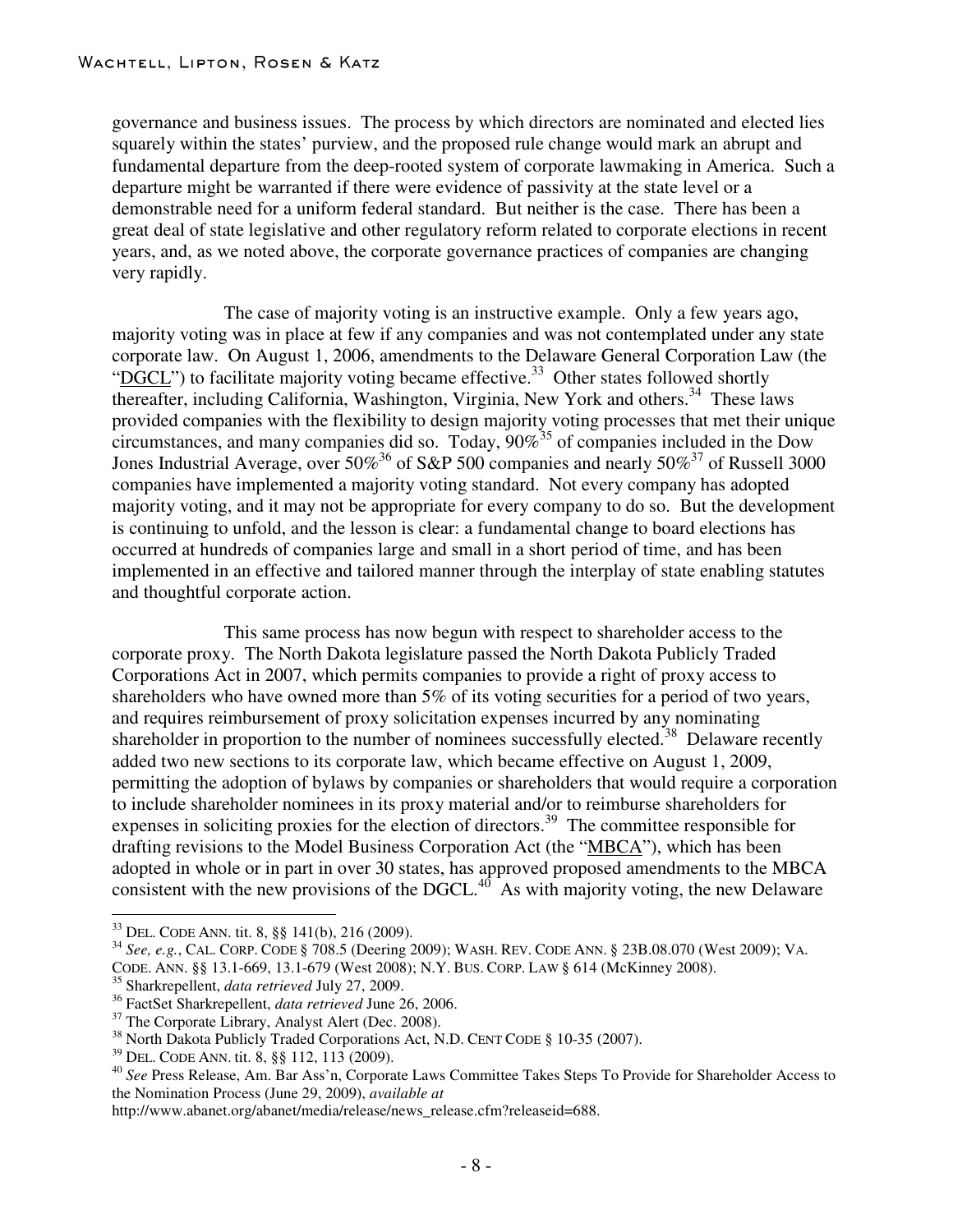and proposed MBCA amendments do not impose a mandatory framework upon companies, but rather permit each company to develop a tailored approach suitable to its unique circumstances. There can be no doubt that many companies will be considering such bylaws. Indeed, our Firm has proposed a model Delaware bylaw that provides eligible shareholders with a right to nominate directors in the Company's proxy statement.<sup>41</sup> We believe that the process of private ordering in this area would already be underway were it not for the Commission's proposal to adopt preemptive regulations, which has led most companies to adopt a "wait and see" approach.

This process of state law development and company experimentation would be preempted by the proposed mandatory federal regime, which would render state enabling statutes largely superfluous. The potential impact of such a federal rule was well illustrated by Commissioner Paredes,<sup>42</sup> when he raised the hypothetical example of shareholders of a Delaware company approving a bylaw to allow access to the company's proxy for board nominations from shareholders that have owned over 3% of the company's shares for two years. The shareholders may have concluded that these eligibility criteria appropriately balance the desire to allow shareholder nominations with countervailing considerations such as board stability and cost. The bylaw in this example would have the considered support of the company's shareholders and would be expressly authorized by state law. That the shareholders' wishes and the legislature's intent would be thwarted by federal law—a law expressly "intended to remove impediments so shareholders may more effectively exercise their rights under state law" $43$ —demonstrates a deep-seated problem with the proposed rule.

Preemption of state laws may be appropriate where uniformity is critical to the effectiveness of a regulatory regime, as may often be the case in the Commission's traditional regulatory domain of disclosure. But uniformity would do serious harm in the area of shareholder access to the proxy, which raises countless issues and implementation design challenges that simply cannot be addressed by a single mandatory scheme. The Release, and the hundreds of questions it contains, is the best evidence of the complexity raised by shareholder access. While some of those questions may have a single best answer (which answer is much more likely to be found through company experimentation under state enabling statutes than "one shot" federal regulation), the answer to many others will depend on the company in question. For example, the ownership and holding period thresholds that are appropriate for a company may depend not only on the company's size, but also on the composition of its shareholder base and other factors. A fully articulated bylaw that addresses the complexities of derivative ownership, group formation, prevention of "Trojan Horse" proxy access corporate takeovers and other matters may be appropriate for a large corporation, but may at the same time be needlessly complex and unwieldy for a small company or for a public company with a majority stockholder. This is simply not an area where "one size fits all"—and any attempt to fashion a single size for all will impose inappropriate mandates on some companies while retarding or eliminating the identification of best practices.

<sup>&</sup>lt;sup>41</sup> See Wachtell, Lipton, Rosen & Katz, Strategies for the New Reality of Shareholder Access (May 7, 2009), *available at* http://blogs.law.harvard.edu/corpgov/files/2009/05/wlrk-model-proxy-access-board-resolution-andbylaw-05-09.pdf. <sup>42</sup> *See* Paredes, *supra* note 2. 43 Facilitating Shareholder Director Nominations, <sup>74</sup> Fed. Reg. at 29,026.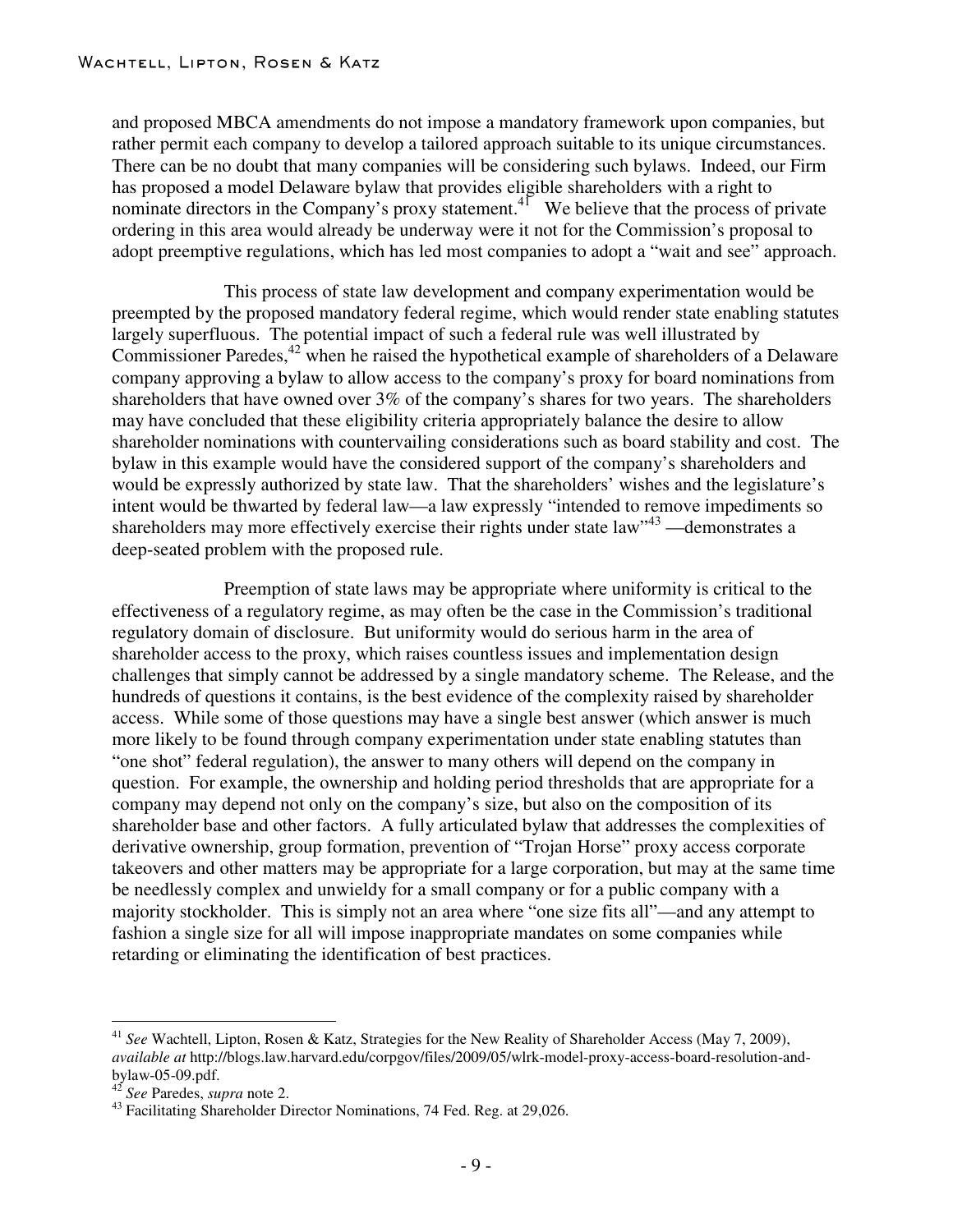Federalism aside, corporate governance involves a complicated and delicate balance of powers and responsibilities. The wisdom of focusing on any single aspect of the corporate governance regime—here, shareholder nominations of directors—and issuing a onesize-fits-all rule is questionable. There is no evidence that states and companies are unable to address this issue in a timely and appropriate manner or that national uniformity is desirable in this domain. There is no justification for short-circuiting the private ordering process that is underway, and no cost to taking an incremental approach by waiting to monitor that process while it unfolds. For these reasons, we believe that, if the Commission decides to take action with respect to proxy access, then the Commission should adopt Rule 14a-8 amendments to facilitate private ordering while continuing to study the merits and demerits of broader changes.

## **III. Should Rule 14a-11 be inapplicable if such shareholder-approved provisions are more restrictive than Rule 14a-11? Should Rule 14a-11 be inapplicable if such shareholder-approved provisions are less restrictive than Rule 14a-11? Or both? (B.7)**

Both. If the SEC enacts a federal shareholder access rule, we urge that it adopt a default rule that each company may supplement, replace or repeal as befits its individual circumstances. While any default rule would likely suffer from the many policy concerns we have expressed, as well as significant implementation issues, a shareholder opt-out approach would still enable the kind of state- and company-level tailoring that would be critical to the sound implementation of such a far-reaching change.

It is important for a company to be able to customize the shareholder access rule not only so that it can fashion its broad contours—such as eligibility criteria, shareholder prioritization and nomination limits—in a manner that reflects the company's unique circumstances, but also so that it may fine-tune the details to ensure that the access regime actually works in practice. The proposed federal rule raises a host of workability and implementation issues, and the effectiveness of the rule could be significantly compromised if companies are not permitted to address these issues in an individualized manner. Consider the following illustrative list:

- How to handle multiple classes of stock
- How to treat directors nominated by significant shareholders
- How to handle cumulative voting
- How to ensure that the access regime works with the company's particular advance notice bylaws
- How to ensure that the access regime works with the company's particular majority voting policies
- How to ensure that independence and other director qualifications are applied
- How to treat derivative and other synthetic ownership
- How to ensure adequate protection against "Trojan Horse" takeover activity
- How to adjust procedures in the event of a concurrent takeover contest
- How to treat shareholder-sponsored directors re-nominated by the board
- How to treat nominating shareholders that violate their representations
- How to treat shareholders that have made unsuccessful past nominations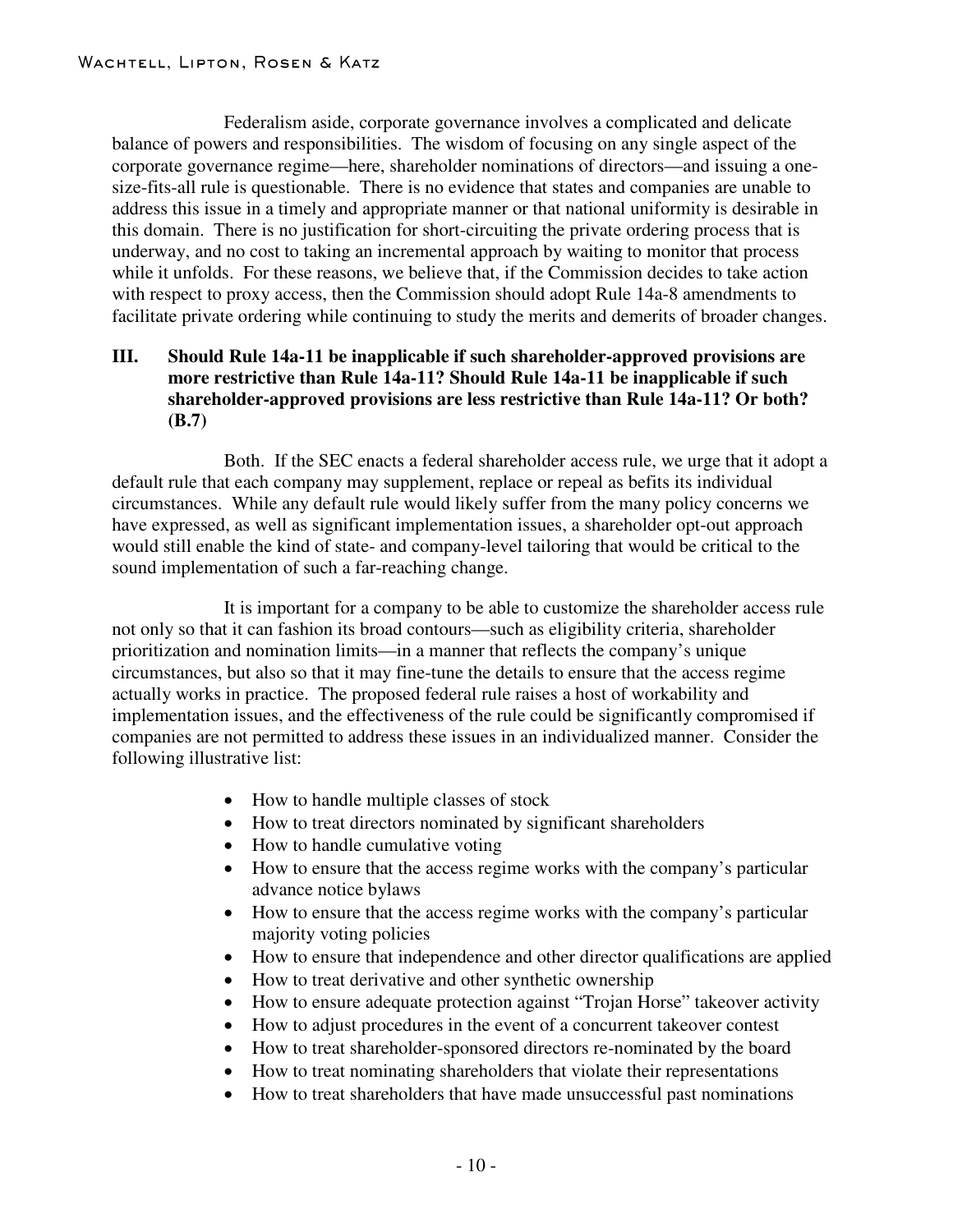A default rule that can be varied or eliminated by shareholders would at the very least represent an acknowledgment that there is no single "correct" answer to each of these and a host of other questions.

Although, as proposed, Rule 14a-11 and the change to Rule 14a-8 would allow shareholders to modify the federal right of access to the corporate proxy, shareholders would only be permitted to increase the access right, not restrict it in any manner. This assumes that there is no valid justification—for any company in any circumstance—for narrowing shareholder access, even if the shareholders of a particular company believe that such a justification exists. If shareholder democracy is truly at the heart of the Commission's proposed action, no access rule it adopts should prevent shareholders and the companies in which they have invested from opting out of, or otherwise modifying, one or more aspects of that rule.

# **IV. Suggestions regarding the design of proposed Rule 14a-11**

In addition to this comment letter, we have submitted a comment letter along with six leading corporate law firms - Cravath, Swaine & Moore LLP, Davis Polk & Wardwell LLP, Latham & Watkins, LLP, Simpson Thacher & Bartlett LLP, Skadden, Arps, Slate, Meagher & Flom LLP and Sullivan & Cromwell LLP. In that letter, we and our colleagues offer many specific suggestions regarding the operation of the proposed rule. We endorse the suggestions made in that letter, and comment here only briefly on several aspects of the proposed rule that we believe should be changed:

- Ownership Thresholds: The proposed 1% ownership level for companies with a market capitalization greater than \$700 million is too low. Lowering the bar to 1% gives activist and special interest holders an extremely low-cost avenue to disrupt board composition and corporate strategy. We propose a 5% threshold (with a higher threshold for groups, as described below).
- Prioritization Scheme: The proposed "first-in" prioritization scheme is a mistake. A "first-in" rule creates incentives for routine election contests, as shareholders race to make access nominations in order to gain control over the process. We believe nominations should be prioritized on the basis of the size of the principal nominating shareholder's share ownership.
- Treatment of Groups: The proposed rule is too permissive with respect to group formation. The rule would allow an unlimited number of shareholders to aggregate their ownership, substantially reducing the efficacy of the thresholds and creating the potential for significant disruption and waste. We suggest implementing a higher ownership threshold for groups (i.e., 10% for large companies).
- Takeover Protection: The proposed rule would require a nominator to certify that it does not have a current intent to take control of the company, but nothing prevents the nominator from changing its intent once its candidates are on the board. In order to prevent the proxy access regime from being